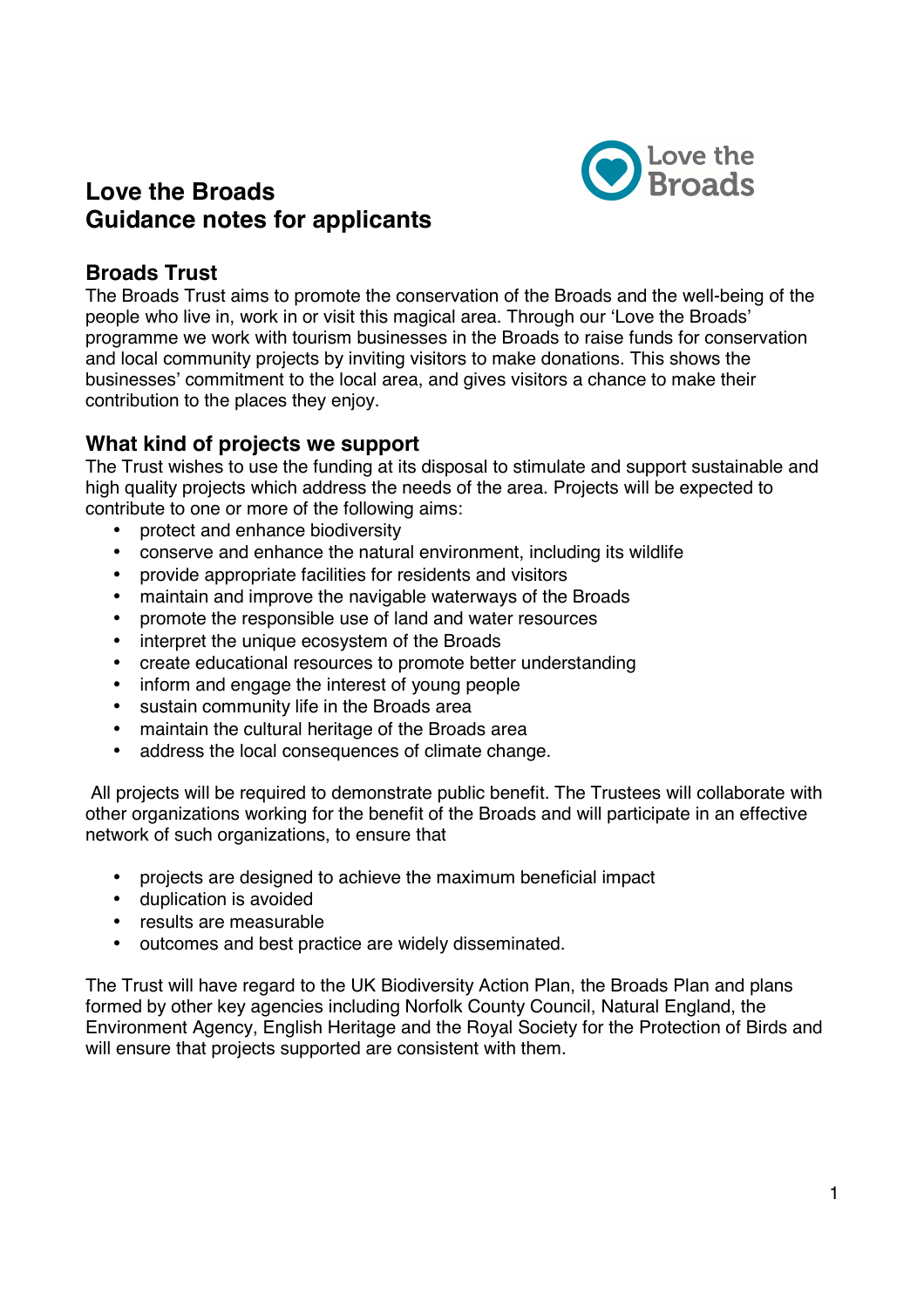Grants will be awarded to organisations or groups which are able to demonstrate that their projects will:

- make a difference to the Broads by meeting at least one of the aims set out above and will thereby benefit people's experience of the Broads.
- demonstrate a clear and positive contribution to the environment,
- be accessible to members of the public, and
- where possible involve and benefit local communities.

They must have the consent and support of the landowner (and, where appropriate, the tenant).

### **Amounts available**

The amount of money available in each year is always dependent on the generosity of our visitors and the amount of fundraising which our business partners have been able to undertake each year. The grants we can offer are of two types. Some projects will be 'adopted' and funded from the Love the Broads contributions collected by a single business sponsor. This will offer the opportunity for a closer relationship to be built up between the business, its visitors and the project which is being delivered. Other projects will be funded from a more general small grants fund, which will be formed from the donations collected from businesses which are not sponsoring a specific project.

#### *Business Sponsorship*

The amount of money available for directly sponsored projects is always dependent on the amount of fundraising which their sponsoring businesses have been able to undertake each year. Experience of similar schemes which operate in other members of the National Parks family shows that the majority of business sponsors raise a maximum of a few thousand pounds per year for their chosen project.

If your project has a natural business sponsor with whom you would like to work, please tell us so that we can build this into our analysis of your needs. Please be realistic in what you are asking Love the Broads funds to support. In order for us to find an appropriate sponsor, it will be helpful if you could break down your project costs into smaller amounts, in the region of hundreds and/or thousands of pounds. Please talk to us if you are uncertain about your funding needs.

#### *Small Grants*

In addition to ongoing business sponsorship we operate a Small Grants Fund, where businesses can choose to donate or fundraise for non specific projects. This fund is used to award Small Grants to cover all or part of the cost of a project and this support is suitable for small projects or for organisations that lack the funding resources needed before the start of a project. We welcome applications from community groups and other organisations for small grants.

#### **Who can apply**

Support is open to charitable organisations and community groups, including village halls, parish organisations, youth groups (your group does not have to be a registered charity), social enterprises and conservation agencies. You must have a bank account with two signatories, and have a constitution or set of rules. Support is not open to individuals. We will